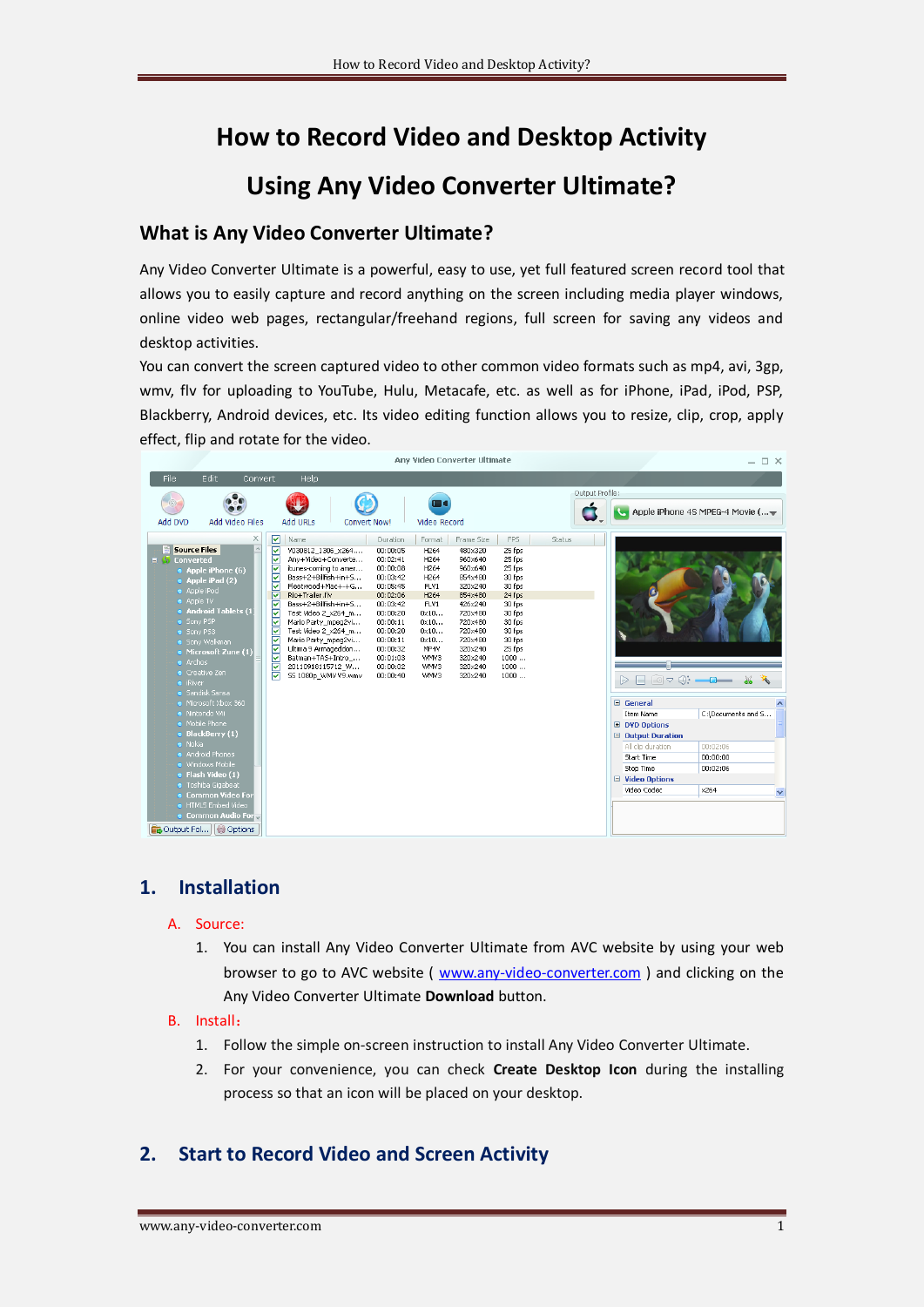Step 1: Run the program and click this Video Record button Wideo Record to start record online videos from NetFlix, iTunes video or anything on your screen.

 $\blacksquare$ 

**Note:** Please note if your computer system is Windows XP or Vista, the following window will pop up after you click **Video Record** button. In this case, you need click **Video Record** button first, then launch video player or refresh your webpage and click **OK** to continue. But if your OS is Windows 7, this window would not pop up. So it has no special requirements about the operation sequence.



**Step 2:** Choose **Select Recording Area** to record your target area or **Auto Record** to detect the video area automatically.

After you have opened the video you want to record, please choose the way of recording video and screen activity. You can choose **Select recording area** or **Auto record**.

-- **Select recording area**: You can select the recording area manually as you prefer.

-- **Auto record**: The program would detect the target area and start to record automatically.

| Video Recorder                            |             |
|-------------------------------------------|-------------|
| Please play the video you want to record. |             |
|                                           |             |
|                                           |             |
| Select recording area                     | Auto record |

If you click **Select recording area**, the window would show like this.

| <b>Video Recorder</b>                                                                                                   |                 |  |
|-------------------------------------------------------------------------------------------------------------------------|-----------------|--|
| Click and drag the symbol displayed on the right over area of the video or<br>part of the screen you would like record. |                 |  |
| Back                                                                                                                    | Start recording |  |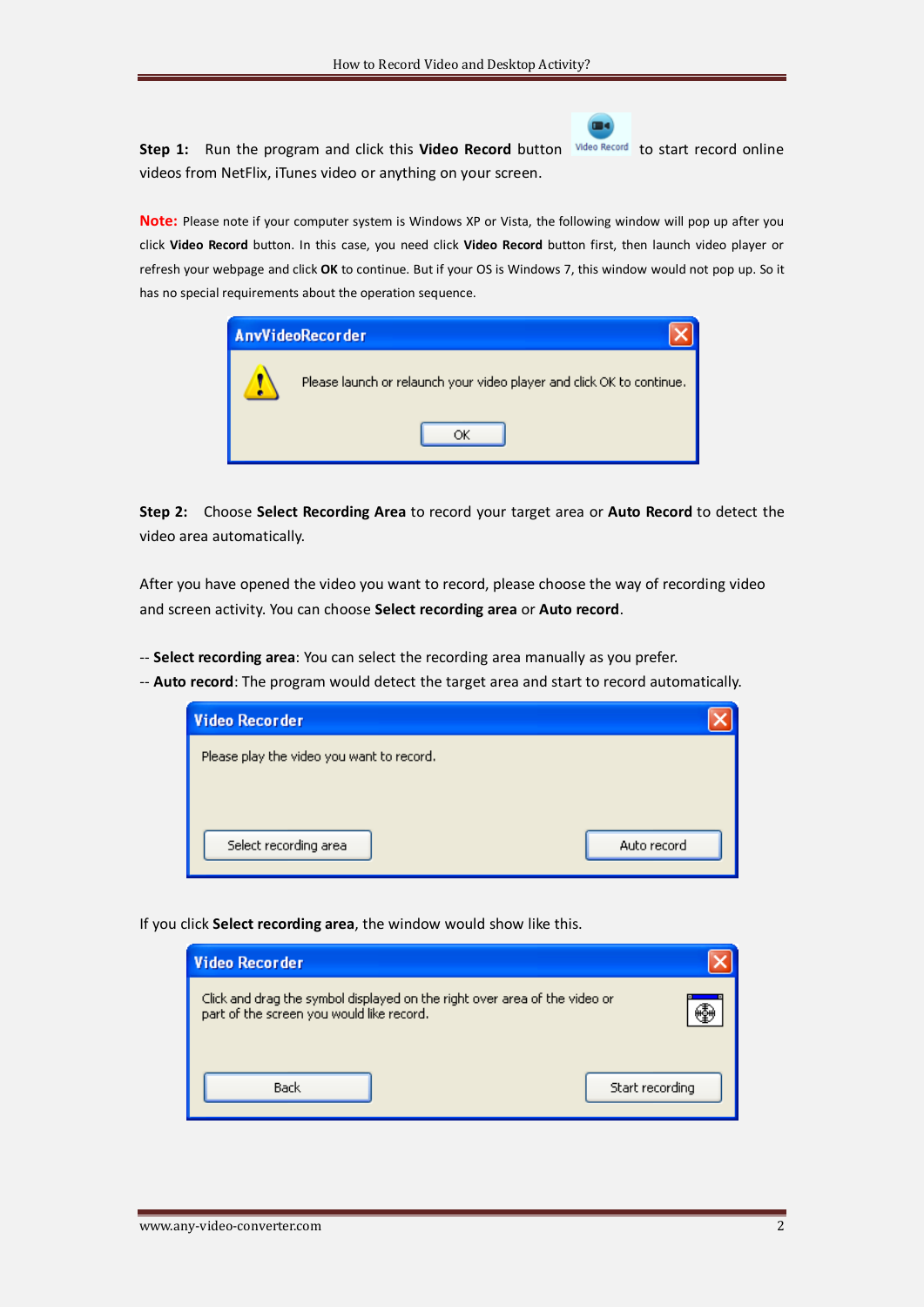You can drag and drop the symbol button  $\bigcirc$  to any screen area for recording. Generally, the program would detect the frame of the video player or web video window accurately. If you want to customize the video recording area, you can click and drag to adjust.

**Note:** If you are recording the local video from video player and its video option setting is overlay, the program will fail to record the video picture. Please just change your video player's setting.



**Step 3:** Start to record after you have finished the recording area selection.

After everything is ready, please click **Start recording**. Here you can see the recording process starts now.

| <b>Video Recorder</b>          |                          |
|--------------------------------|--------------------------|
| Recording in progress 00:00:03 |                          |
|                                |                          |
|                                |                          |
|                                | Stop recording<br>Cancel |
|                                |                          |

If you want to quit this recording, you can click **Cancel** button; if you have finished the whole video recording task, you can click **Stop recording**. Then the following window would pop up for finalizing the video recording.